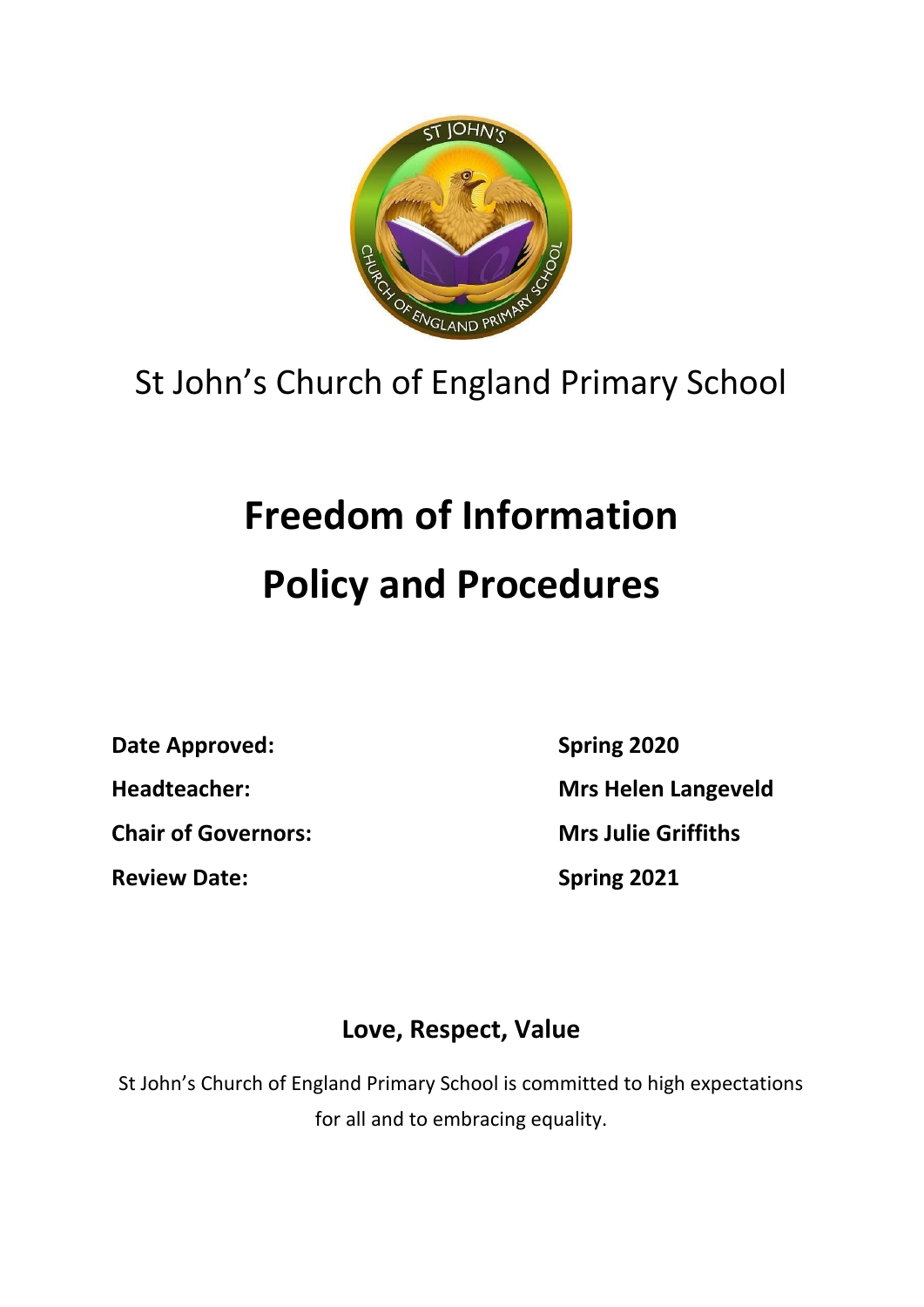St John's Church of England Primary School is committed to openness and transparency in the provision of information to all persons or organisations who request it.

We will provide information promptly, subject to the following conditions, which are based on our duties under the Freedom of Information Act 2000:

- Copies of reference documents, such as policy statements and procedural guidance will be provided free of charge or as published in our Publications Scheme which is available from the school office or on our website at [www.watfordstjohns.org](http://www.watfordstjohns.org/)
- Your request must be in writing (letter or email) to ensure that we have a clear statement of what is requested. You must give your real name and provide an address (postal or email) to which we can reply. In order for us to respond to your request in a timely manner, it would be beneficial if your letter or email is marked FOIA request.
- We will respond within 20 working\* days, either supplying the information requested or confirming that we do not have or cannot supply the information requested. **\*Please note: Working days refers to term time only as contained in Statutory Instrument 3364**.
- In some circumstances we may withhold the information you have requested under one of the exemptions applicable under the legislation.
- If you do not accept our reasons for declining to disclose the information requested you should write to the Chair of Governors at the school in the first instance. If you are not happy with their response, you may wish to contact the Information Commissioner at: The Information Commissioner's Office

Wycliffe House Water Lane Wilmslow Cheshire SK9 5AF Helpline: 0303 123 1113 (local rate) or 01625 545745 if you prefer to use a national rate number. Fax 01625 524510 Textphone Service 01625 545860 Email casework@ico.org.uk

- Whilst we will provide most information free of charge, we may charge a fee for photocopying/printing/faxing/postage/redaction of longer documents where the required information is not listed in our Publications Scheme as being available either free of charge or at a stated charge. If you ask for information in an expensive alternative format, we may charge for this, subject to legislation, such as the Disabilities Discrimination Act. (See '**Charges**' below).
- If we intend to charge for the provision of information, we will tell you in advance what the charge will be (through a fees notice) and will provide the information when we receive payment (cash or cheque). The time allowed for us to provide the information (20 working\* days) does not include the period between the issuing of the fees notice and the receipt of the payment.
- We may be unable to provide the information you request for any for the following